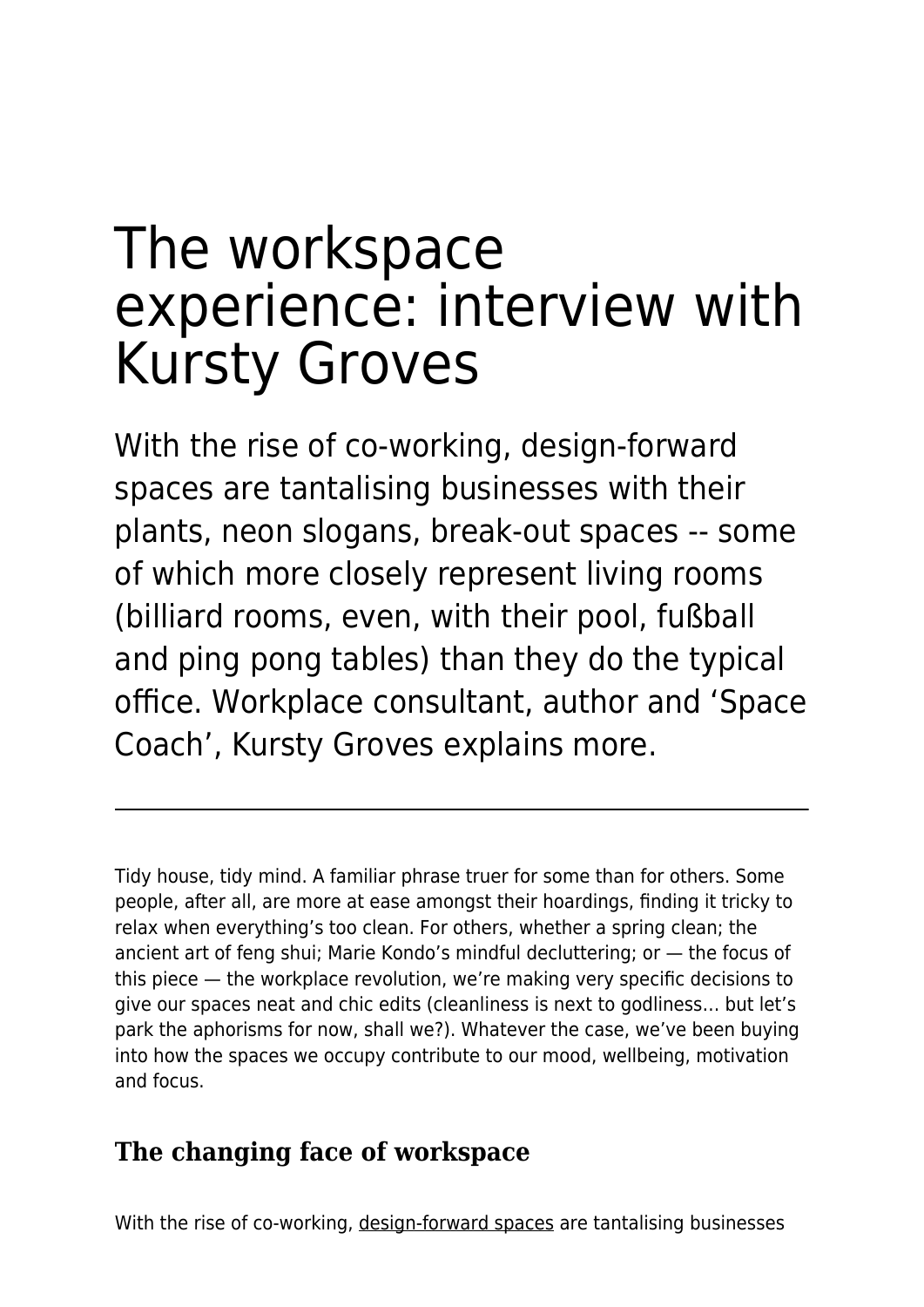with their plants, neon slogans, break-out spaces — some of which more closely represent living rooms (billiard rooms, even, with their pool, fußball and ping pong tables) than they do the typical office.

So what makes anyone's workspace more effective than another? Why do some playful offices inspire us, whereas others are tolerated with a smirk by occupying staff? Would an office overhaul really improve employee engagement and output?

To answer this and to get to the bottom of office design psychology and its considerations, Maddyness spoke with workplace consultant, author and 'Space Coach', Kursty Groves, about why it matters and the importance of not only what the space looks like, but how it interacts with the team using it, and viceversa. As she puts it, 'rather than just space, the entire experience.'

### **Making your workplace a playground, still?**

In 2007 Kursty's work helping organisations and their people unlock their creativity reached a turning point: she already knew that workplace environments could be both enablers and hamperers of creativity, but this was the year when Google, Proctor & Gamble, and even the Royal Mail, were starting to experiment with spaces that encourage innovation. Famously, Google had begun to incorporate slides into their workspaces, [wackifying the](http://news.bbc.co.uk/1/hi/7290322.stm) [workplace for their teams of innovators](http://news.bbc.co.uk/1/hi/7290322.stm). Seemingly, with good success. On the other hand, there were companies such as [Philips Design](https://www.philips.com/a-w/about/philips-design.html) who had a subtler approach with a focus on longevity and sustainability. The future of work movement was gathering momentum.

As collective opinion towards strip lighting, carpet tiles and ceiling tiles was shifting, Kursty went on a tour of the world, looking into companies' efforts at enabling creativity. She witnessed the growing interest in innovation across industries and the increasing awareness that space could be a solution. ''Hiring great people and putting them in a sub-standard work environment,'' Kursty quotes from Franklin Becker's [Workplace By Design](https://www.amazon.co.uk/dp/0787900478?_encoding=UTF8&isInIframe=0&n=266239&ref_=dp_proddesc_0&s=books&showDetailProductDesc=1#product-description_feature_div), ''is like buying a Ferrari and driving it on sand.' Yes! People spend all this time and money trying to attract and get amazing people, then they shoehorn them into rows of desks. The air-conditioning doesn't work. The loos are blocked.'

#### **Dedicate time to thinking and planning**

Before making ambitious changes to your workspace, Kursty is emphatic that you get these basics right, that the space isn't (only) a manifestation of the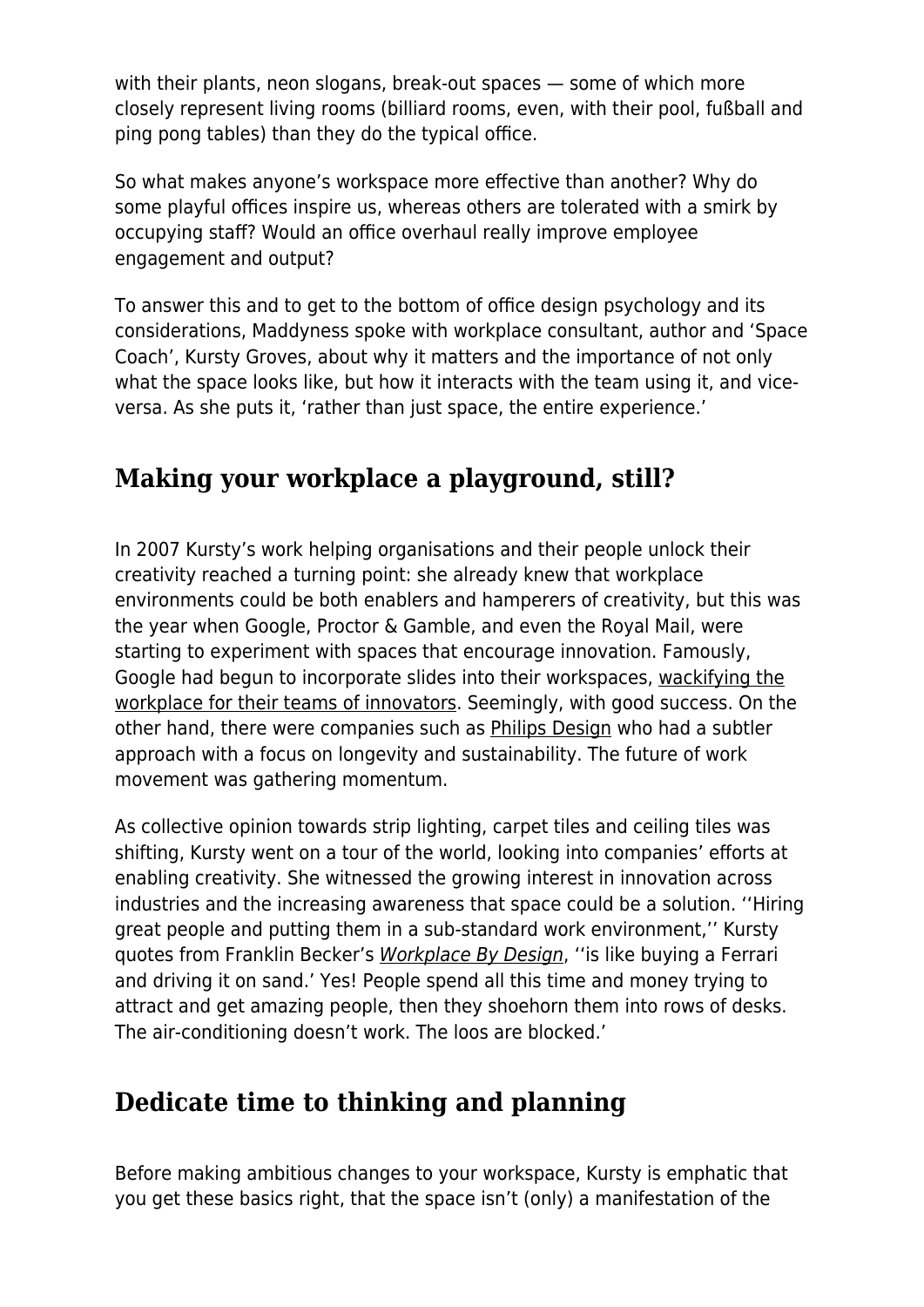brand, but a platform for you to do the work. The obvious workplace amenities — accessible toilets, kitchens, stationery access, lighting, air quality and temperature — can't be overlooked to incorporate an ice skating rink, say, instead of a corridor. And often the buildings dictate your space, too: for the main part, office design occupies established buildings. It's about taking the space you use into consideration when you plan how you're going to use it. It sounds obvious, but it's easy to wed yourself to a big innovation, because Google did it, and overlook your company's fundamental needs within the space, even though, as Kursty puts it, 'people are adaptive, and they can make do.' The Ferrari can drive on sand, even if it's not ideal.

So, you're optimising: you respect the sanctity of the basics, now can you put a slide in? 'When it comes to creativity and innovation, you need lots of different types of spaces to enable the different activity, thought processes and interactions that people need to go through in order to create,' Kursty advises. (No slide just yet.)

## "I can't get anything done here, I'm going to the office/a cafe/home."

Even sceptics of workplace futurism will recognise the complaint of 'I can't get anything done here, I'm going to the office/a cafe/home'. What Kursty helps people do is to incorporate different types of workspace designed to complement different working moods. This doesn't necessarily mean you need more space, however. It's about how you use the space.

#### **Cost Vs motivation**

'Companies have realised that real estate is getting really expensive and people aren't spending all day at their desks. That mobile technology means people are better able to move around. Collaboration is becoming much more important.

'In the last decade there has been a big shift towards taking away ownership of space, so, taking away desks and introducing hotdesking. Unfortunately, the sentiment behind this was often cost-saving.' But this is changing.

'What we're starting to see more of now is that companies genuinely want to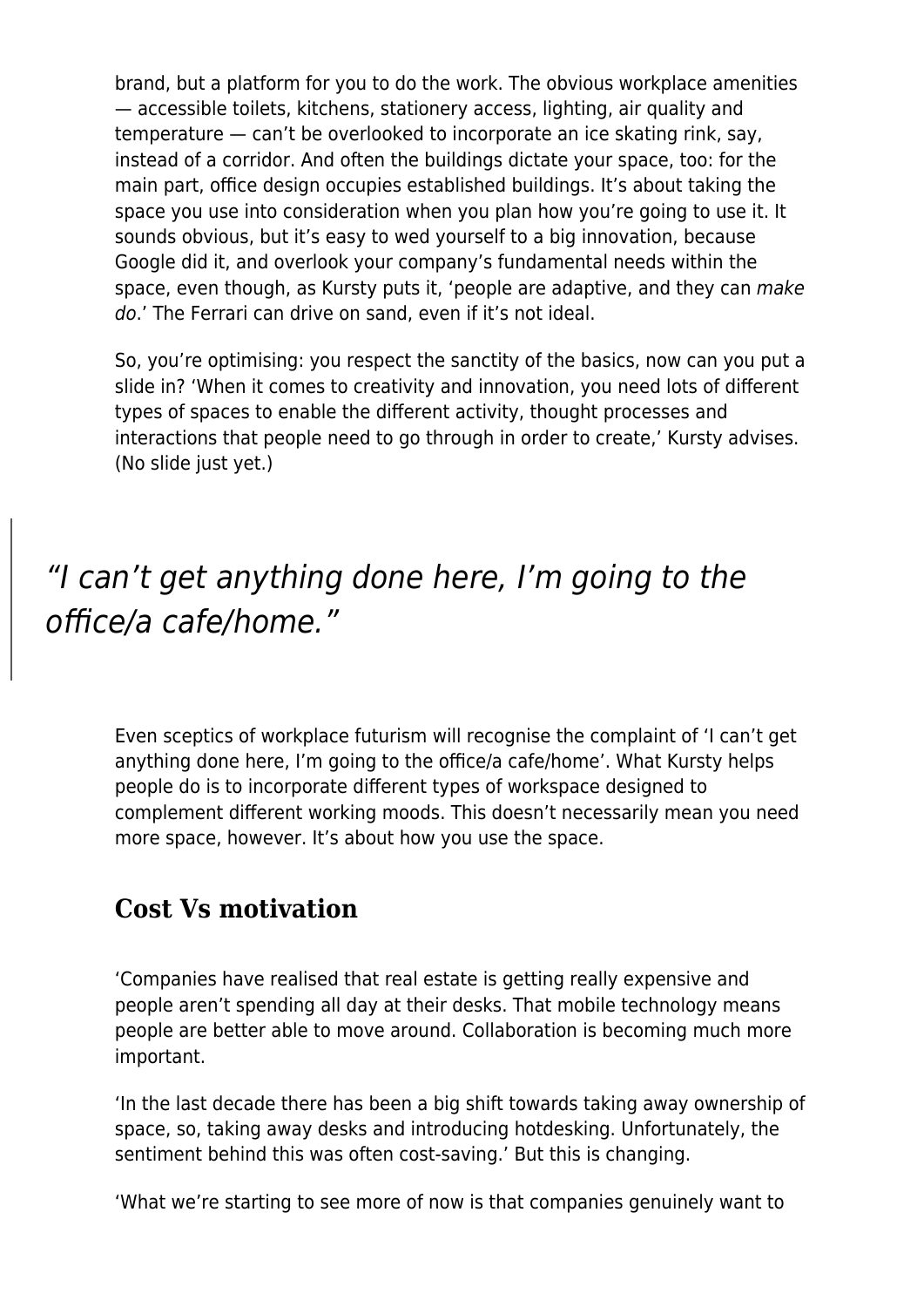attract and retain talent; enable collaboration; and they appreciate that people want to get their heads down and concentrate.They're starting to view the environment as a place where people plug into the culture and each other. And where they can have access to tools and information that they couldn't if they worked from home.'

#### **The rise of the remote workforce**

Remote work is empowering, and an important enabler for innovation, but Kursty also cites how it can have its own distractions and can be lonely. People are making the workplace more attractive so that people want to be there.Companies are seeing how they need to offer spaces people want to travel to for work, no matter their industry or function. 'Innovation is key across sectors, regardless of whether in banking, aerospace, law firms, governments: typically conservative companies have been thinking differently about work processes.'

"Innovation is key across sectors, regardless of whether in banking, aerospace, law firms, governments: typically conservative companies have been thinking differently about work processes."

> On a global level, the Netherlands and Australia are famously ahead of the curve in understanding how people need different spaces for activity-based working: 'essentially, what are the different activities people are doing and how can we build our space around that? Think of a house: you have a room for each activity, so, a bedroom, a bathroom, a kitchen, and so on.' Tailor space to your company's needs, don't cram all uses into one space, and you might find staff output improves drastically. One study outlines that [people working in](https://www.exeter.ac.uk/news/featurednews/title_98638_en.html) [enriched spaces have a 17% increase in productivity.](https://www.exeter.ac.uk/news/featurednews/title_98638_en.html)

Amidst the world's growing corporate monopolies; co-working companies with enlightenment as a service cropping up on every street corner; technocrats and their questionable data privacies; even automation and AI in our day-today lives, it's easy to feel powerless in the face of future technologies — how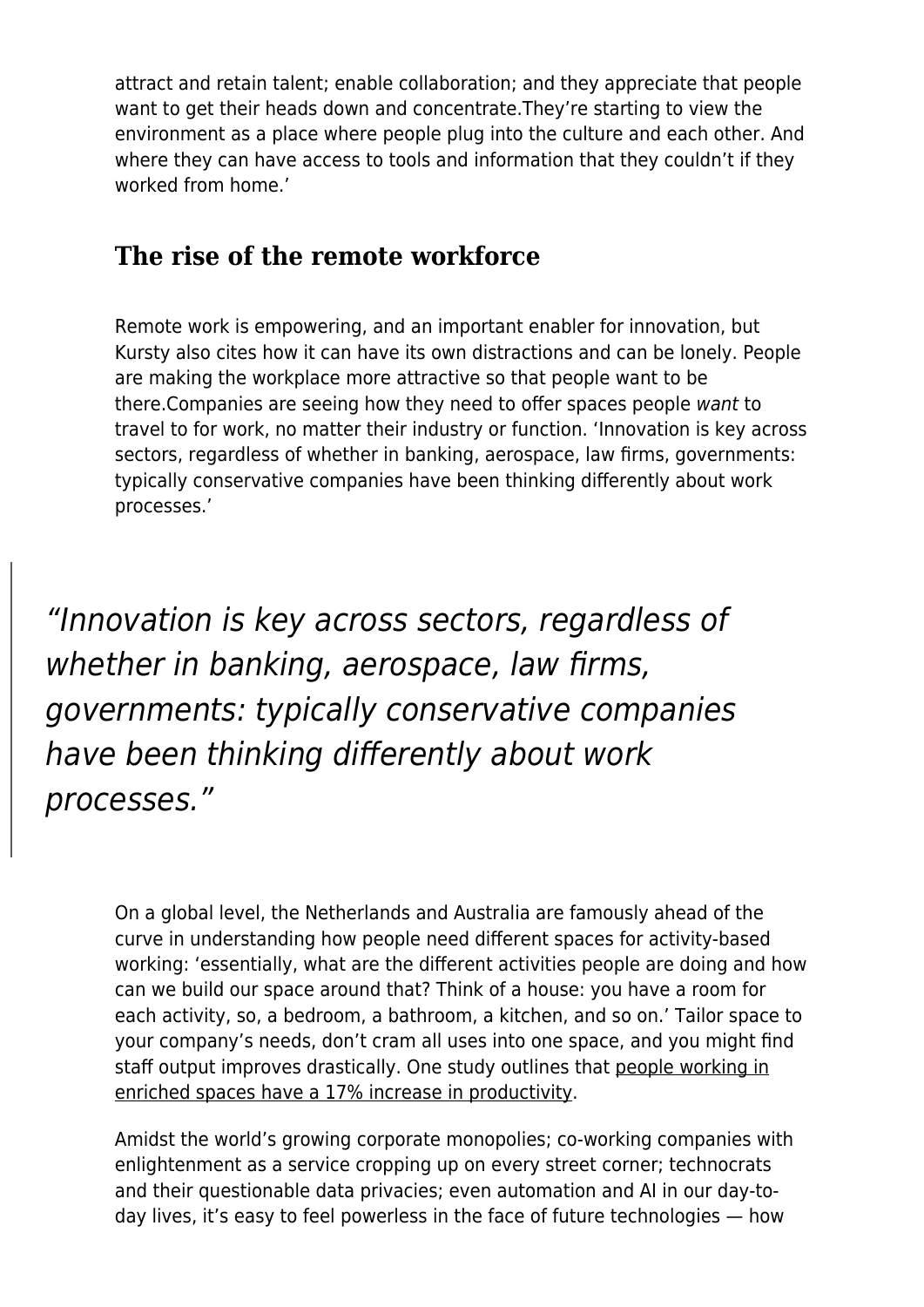much agency do we have over the everyday? Are we caught up in it or will we be left behind? This is why it's so heartening to hear Kursty's response when asked how important it is that workplace innovation is human-lead: 'Critical, absolutely critical.' It's not about designing a Panopticon that will force our good (read pressured) work from us under scrutiny, it's about enabling employees to flourish. Modernising our understanding and approach, in the main, and not seeing this as a euphemism for spending huge amounts of money. One of Kursty's clients found their solutions for less than £1,000 by being clever in their strategy and getting most of what additional furniture they needed from Ikea.

With the basics set and decision-makers' open minds, Kursty then promotes a holistic approach, in regards to the people using it.

## **Putting people first**

'80-90% of the work that I'm doing is helping the organisation to put people more at the centre of the actual process of consultation: understanding what the needs are, co-defining what the new environment needs to be, and making sure it works.

'It isn't making people design their own spaces, it's about giving people a voice. Thinking about how people work, as opposed to making assumptions. When you're trying to envisage a new way of working or make a step-change from the now to the next then you need to understand the way people work now, but there is also a creative leap that needs to happen: that could come from the people themselves — the core team, or somebody externally. The more you can involve people in the process, the better.' That earlier study, outlining 17% productivity increase in enriched spaces? [It jumps to 32% when](https://www.exeter.ac.uk/news/featurednews/title_98638_en.html) [people are involved in designing their own space.](https://www.exeter.ac.uk/news/featurednews/title_98638_en.html)

"The more you can involve people in the process, the better."

In places where staff are told the 'exciting news' that the desk to which they are wedded is being replaced with a hot desk 'pod' it's easy to imagine unsettled mumblings from the workforce. The thing is, as Kursty notes, 'it's not that people don't like change. It's that they don't like what they don't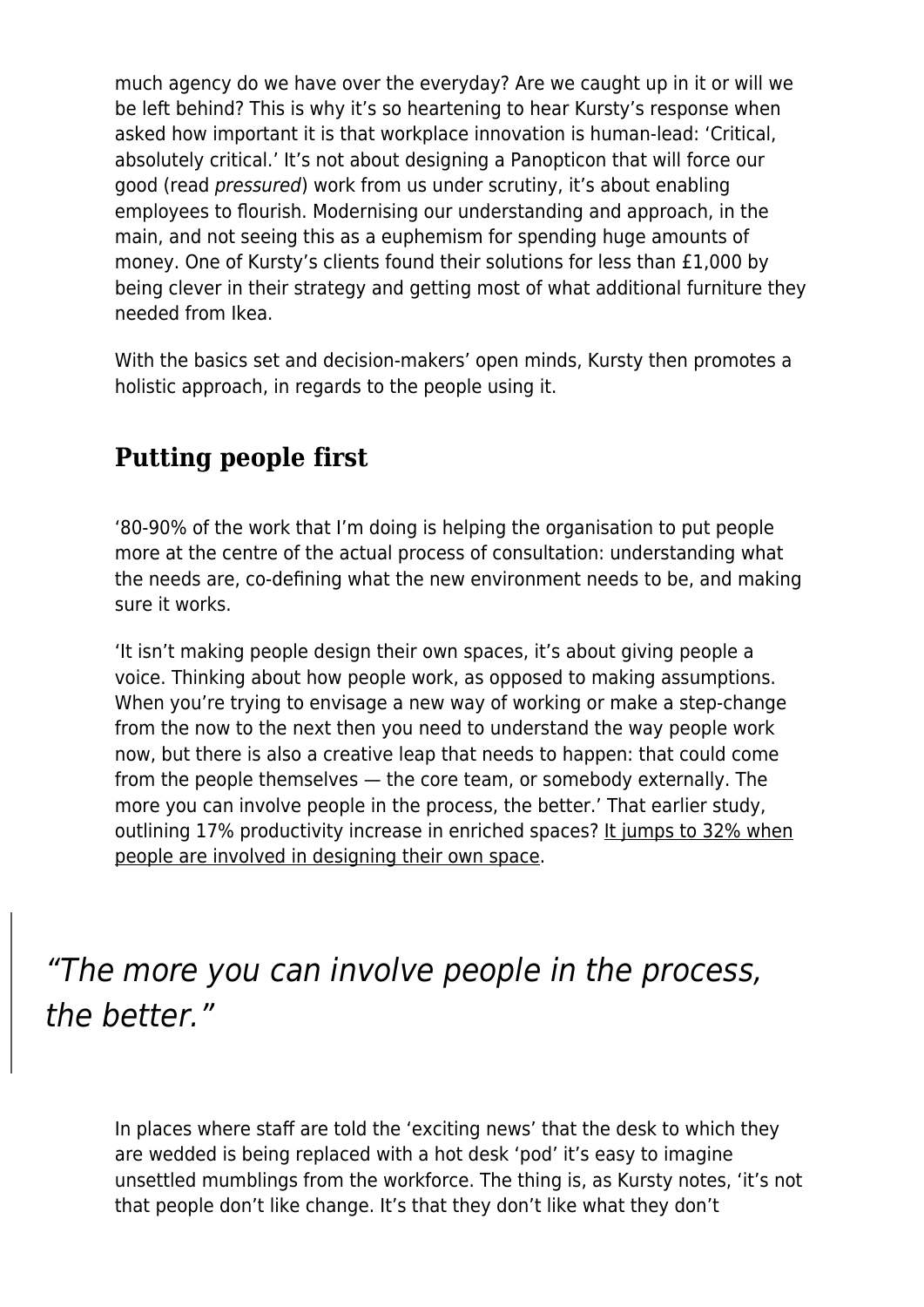understand.' So, don't put a slide in because Google did, really think about what you're trying to achieve.

Often, businesses think that offering flexible working is the only move they need to make, but it's more complicated than that. Kursty says that you need to gather insights in both quantitative and qualitative data in order to find the best opportunities for how your company dynamic can improve. With people contributing to the process they can also more readily  $-$  and importantly  $-$  be inspired by the vision, anchoring it into the company's identity.

"If your company is about efficiency and trust, and you put a slide in, it will jar. If it's about efficiency and fun, a slide might be perfect."

#### **Define your readiness to improve**

What really impresses Kursty is when companies are aware of the impact of physical space, and how it charts their business. When they see how it brings their values to life. As she puts it, 'Hearing a brand as you walk through a space.'

## "Hearing a brand as you walk through a space."

And it's an end-to-end process. The main mistakes Kursty sees are borne from companies failing to spend time thinking about what they want to achieve. They go only so far to innovate, without looking at every angle. Kursty recommends an antidote of being both 'ambitious and realistic.' Who uses the space, what for, what type of creative thinking are you trying to encourage, what company vision are you trying to engender, how are you going to incorporate team insights and how are you going to inspire support in your workforce, thus 'managing the behavioural change journey'?